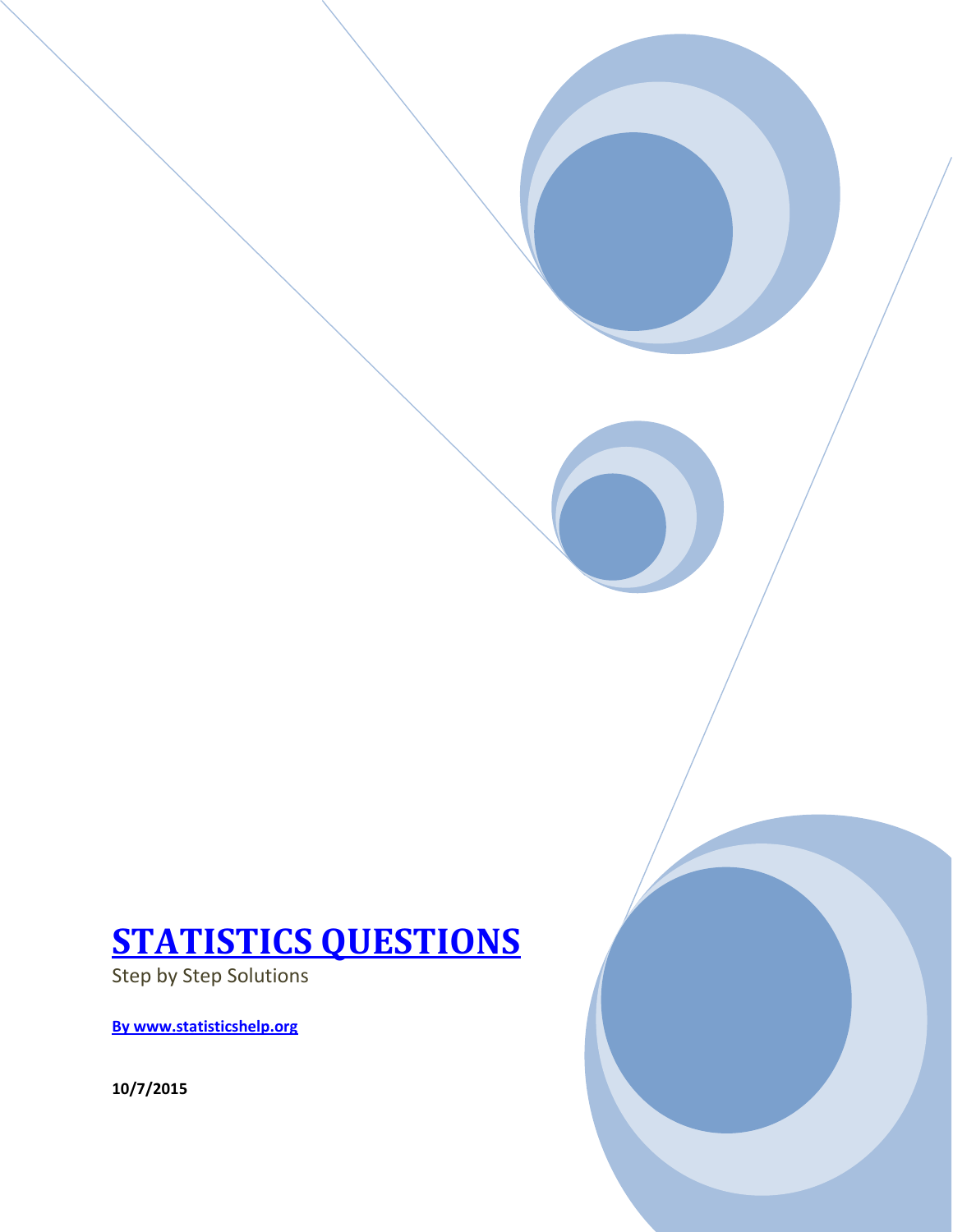**Problem 1:** A researcher is interested in the effects of family size on delinquency for a group of offenders and examines families with one to four children. She obtains a sample of 16 families, four of each size, and identifies the number of arrests per child for delinquency. The data is as follows:

|          | Group 1    | <b>Group 2</b> | Group 3    | Group 4 |
|----------|------------|----------------|------------|---------|
|          | 4 children | 3 children     | 2 children | 1 child |
|          | $n=4$      | $n=4$          | $n=4$      | $n=4$   |
| Family 1 | 10         | 8              | 5          |         |
| Family 2 | 8          | 8              | 6          | 5       |
| Family 3 | 9          | 6              |            | 2       |
| Family 4 | 10         | 9              | 9          | 2       |

- a) Calculate the total sum of squares.
- b) Calculate the mean square (between groups).
- c) Calculate the F-ratio
- d) Use the Turkey HSD (alpha=0.05) to test for significance between groups. Which groups differed?
- e) Based on your results, write a 1-2 paragraph essay that describes your observations obtained from this sample in regard to the effects of family size on delinquency for a group of offenders.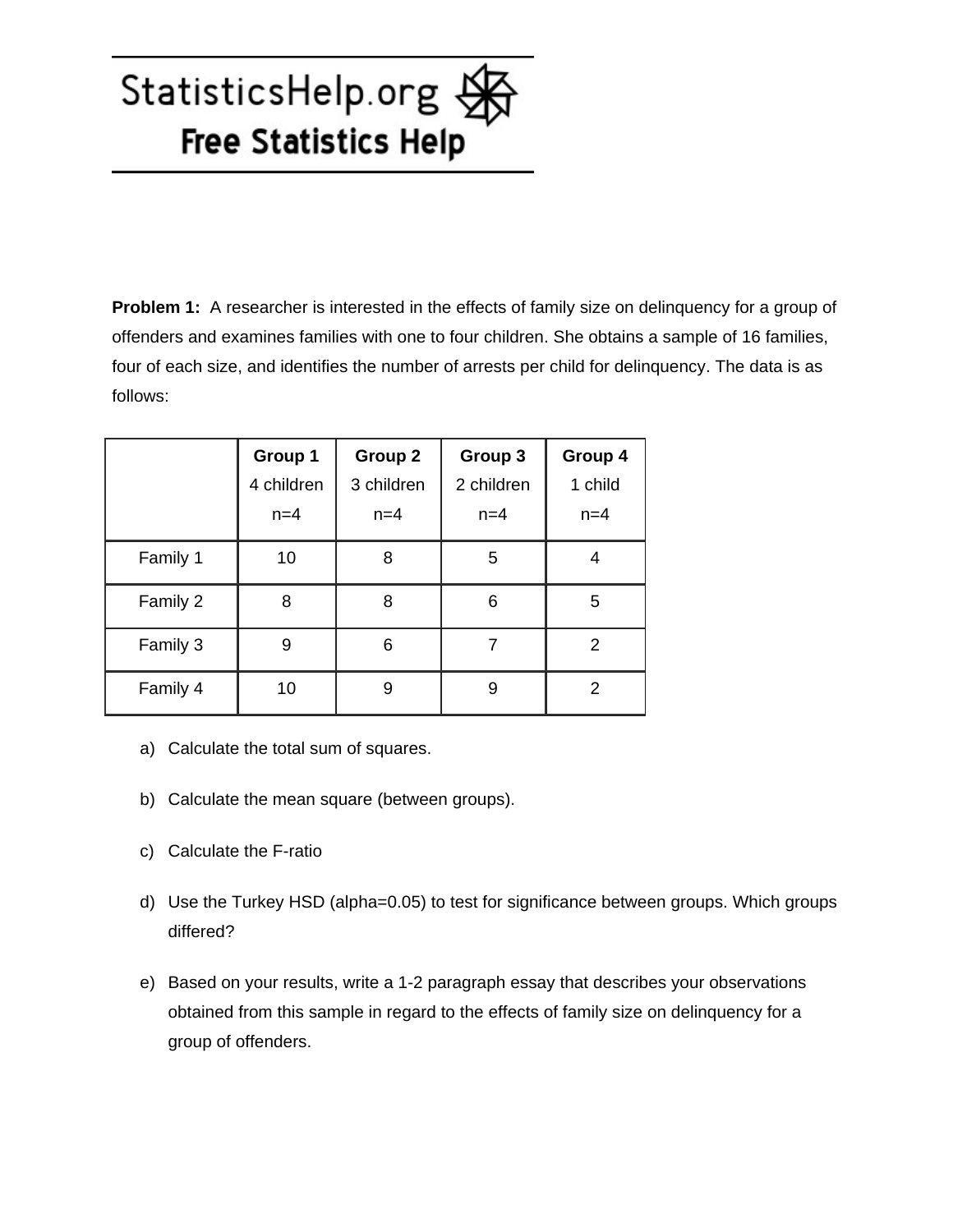**Solution:** (a) The following table with descriptive statistics is obtained from the information provided

| Obs.        | Group 1 | Group 2 | Group 3        | Group 4        |
|-------------|---------|---------|----------------|----------------|
|             |         |         |                |                |
|             | 10      | 8       | 5              | 4              |
|             | 8       | 8       | 6              | 5              |
|             | 9       | 6       | $\overline{7}$ | $\overline{2}$ |
|             | 10      | 9       | 9              | $\overline{2}$ |
|             |         |         |                |                |
| <b>Mean</b> | 9.25    | 7.75    | 6.75           | 3.25           |
| St. Dev.    | 0.957   | 1.258   | 1.708          | 1.5            |

We need to test

$$
H_0: \mu_1 = \mu_2 = \mu_3 = \mu_4
$$

 $H_A$ : Not all the means are equal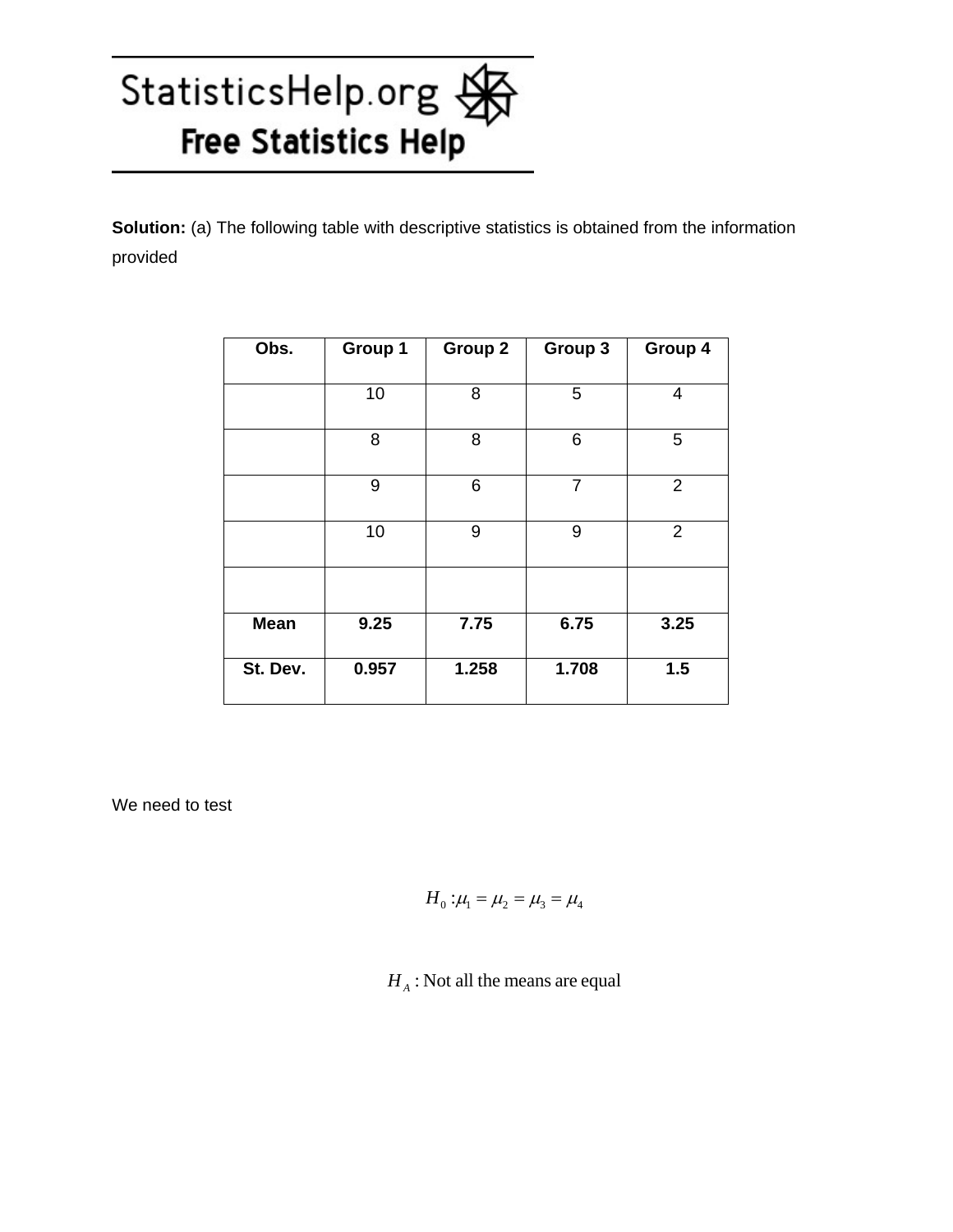With the data found in the table above, we can compute the following values, which are needed to construct the ANOVA table. We have:

$$
SS_{Between} = \sum_{i=1}^{k} n_i (\overline{x}_i - \overline{\overline{x}})^2
$$

from which we get

$$
SS_{Between} = 4(9.25 - 6.75)^{2} + 4(7.75 - 6.75)^{2} + 4(6.75 - 6.75)^{2} + 4(3.25 - 6.75)^{2} = 78
$$

Now we also see that,

$$
SS_{within} = \sum_{i=1}^{k} (n_i - 1) s_i^2
$$

which implies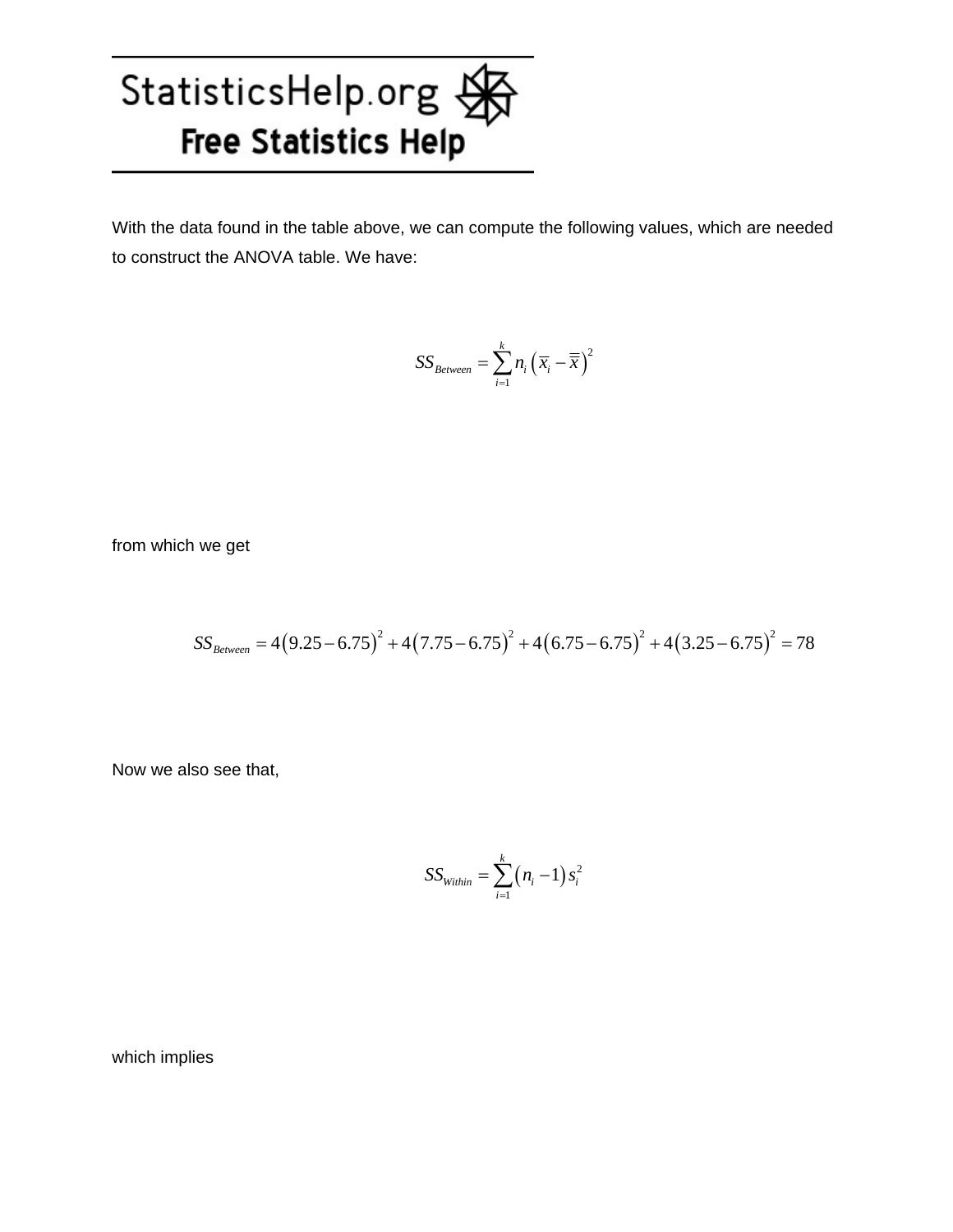$$
SS_{Within} = (4-1) \times 0.957^2 + (4-1) \times 1.258^2 + (4-1) \times 1.708^2 + (4-1) \times 1.5^2 = 23
$$

Hence,  $SS_{Total} = 78 + 23 = 101$ 

(b) Therefore

$$
MS_{Between} = \frac{SS_{Between}}{k-1} = \frac{78}{3} = 26
$$

Also, we obtain that

$$
MS_{\text{Within}} = \frac{SS_{\text{Within}}}{N - k - 1} = \frac{23}{12} = 1.917
$$

(c) Therefore, the F-statistics is computed as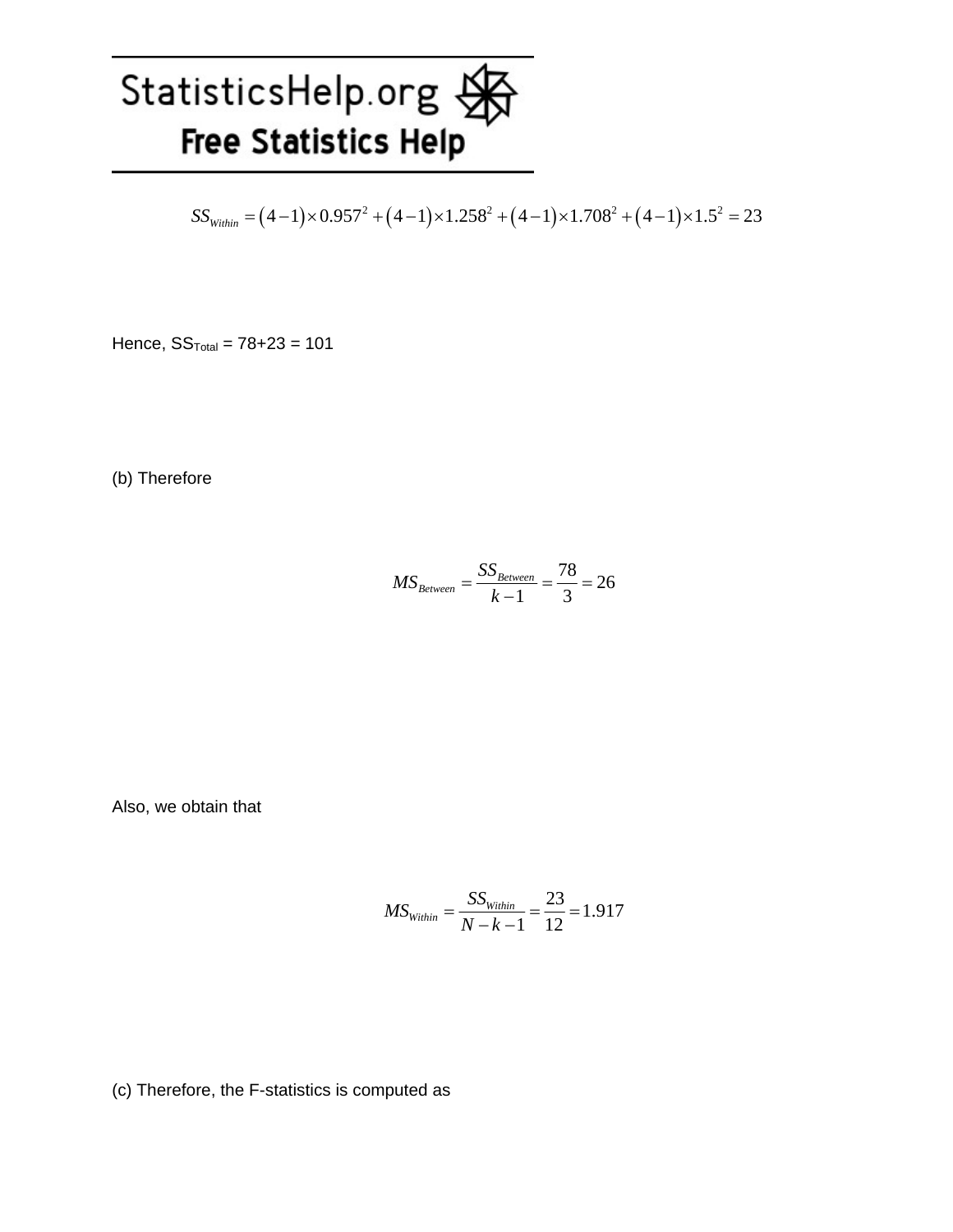$$
F = \frac{MS_{Between}}{MS_{Within}} = \frac{26}{1.917} = 13.5652
$$

The critical value for  $\alpha = 0.05$ ,  $\boxed{\mathbf{x}}$  and  $df_2 = 12$  is given by

 $F_C = 3.4903$ 

and the corresponding p-value is

$$
p = Pr(F_{3,12} > 13.5652) = 0.000
$$

Observed that the p-value is less than the significance level  $\alpha = 0.05$ , then we reject  $H_0$ .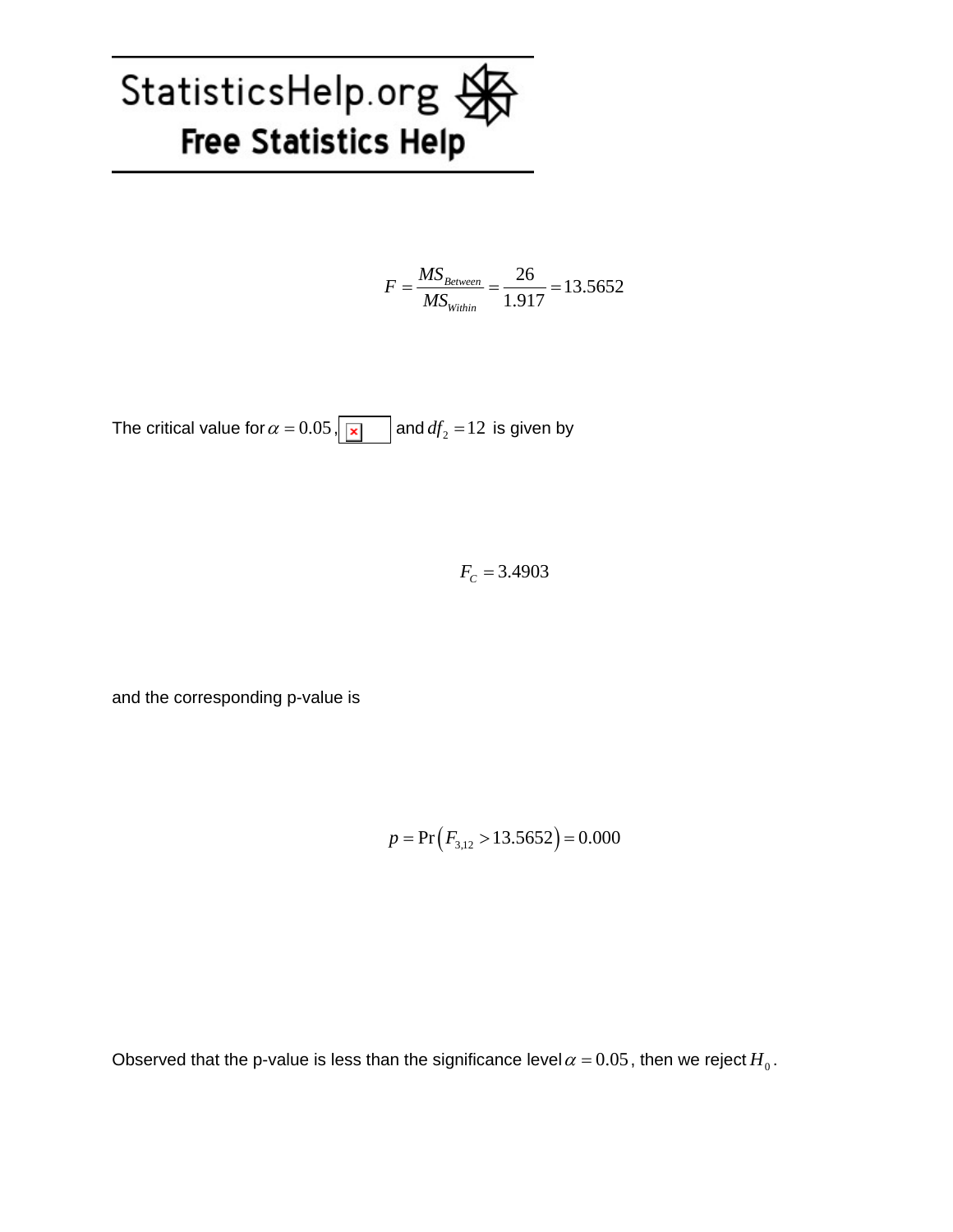(d) The HSD difference is computed as follows:

$$
HSD = Q * \sqrt{\frac{MSE}{n}} = 4.20 \sqrt{\frac{1.917}{4}} = 2.91
$$

The following table is obtained:

| Post hoc analysis                                    |     |                                                |      |                 |         |
|------------------------------------------------------|-----|------------------------------------------------|------|-----------------|---------|
| Tukey simultaneous comparison t-values $(d.f. = 12)$ |     |                                                |      |                 |         |
|                                                      |     | Group 4                                        |      | Group 3 Group 2 | Group 1 |
|                                                      |     | 3.3                                            | 6.8  | 7.8             | 9.3     |
| Group 4                                              | 3.3 |                                                |      |                 |         |
| Group 3                                              | 6.8 | 3.58                                           |      |                 |         |
| Group 2                                              | 7.8 | 4.60                                           | 1.02 |                 |         |
| Group 1                                              | 9.3 | 6.13                                           | 2.55 | 1.53            |         |
|                                                      |     |                                                |      |                 |         |
|                                                      |     | critical values for experimentwise error rate: |      |                 |         |
|                                                      |     | 0.05                                           | 2.97 |                 |         |
|                                                      |     | 0.01                                           | 3.89 |                 |         |

(e) Based on the above results, we have enough evidence to reject the null hypothesis of equal means, at the 0.05 significance level.

Summarizing, we have the following ANOVA table: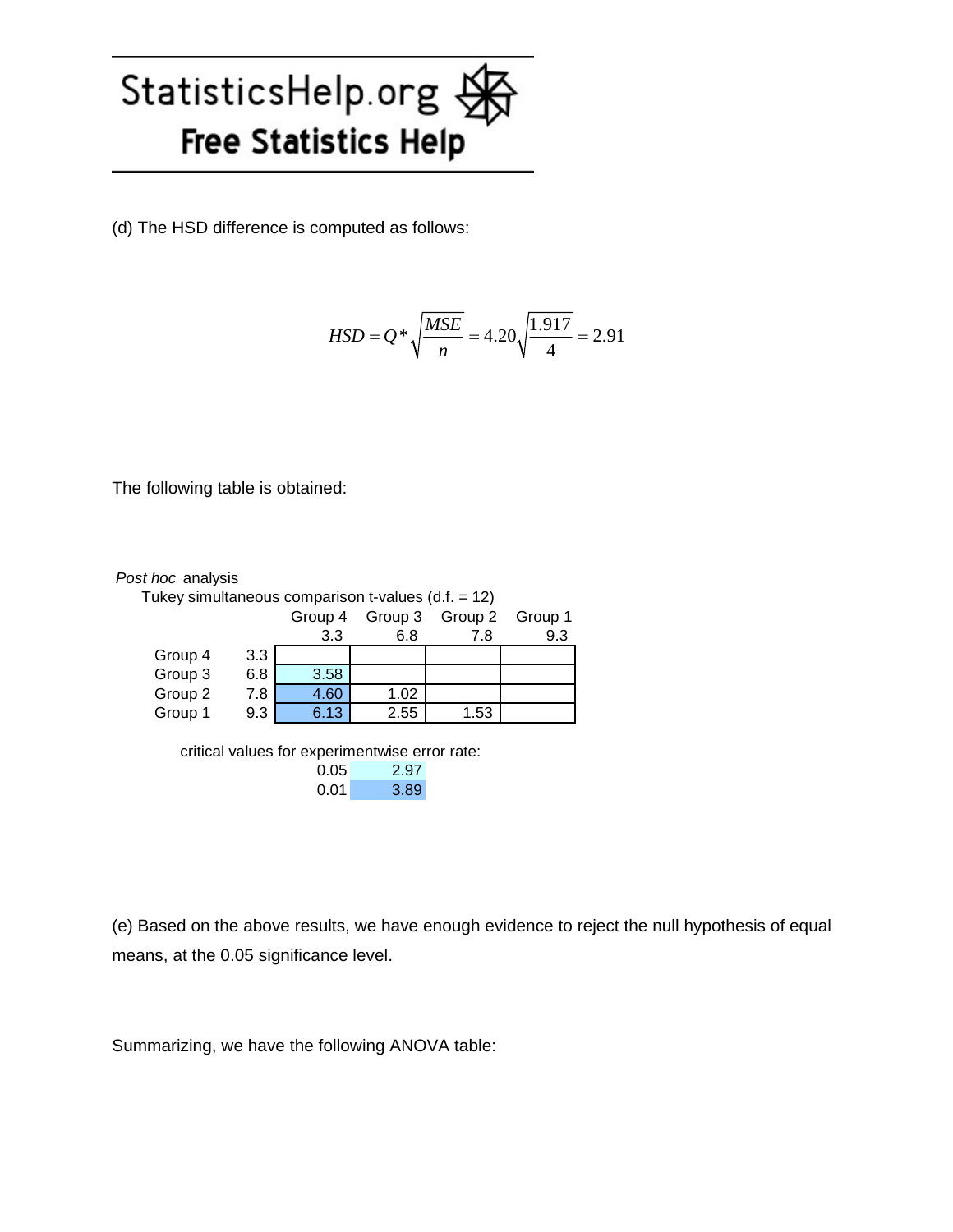### StatisticsHelp.org StatisticsHelp.org

| <b>Source</b>            | <b>SS</b> | df              | <b>MS</b> | F       | p-value | Crit. F |
|--------------------------|-----------|-----------------|-----------|---------|---------|---------|
| <b>Between</b><br>Groups | 78        | 3               | 26        | 13.5652 | 0.000   | 3.4903  |
| Within<br>Groups         | 23        | 12 <sup>2</sup> | 1.917     |         |         |         |
| Total                    | 101       | 15              |           |         |         |         |
|                          |           |                 |           |         |         |         |

The pairwise differences that are significant are between Group 1 and Group 4, Group 2 and Group, and Group 3 and Group 4. In fact, the mean for Group 4 is significantly lower when compared to the means for groups 1, 2 and 3, respectively.

**Problem 2: Movie Success.** Using the data in Table 7.2, make a scatter diagram for the relationship between production budget and viewer rating of movies. Estimate the correlation coefficient. Based on these data, do you think a large production budget is likely to result in a movie with a high viewer rating? Explain.

**Solution:** The scatter plot is shown below.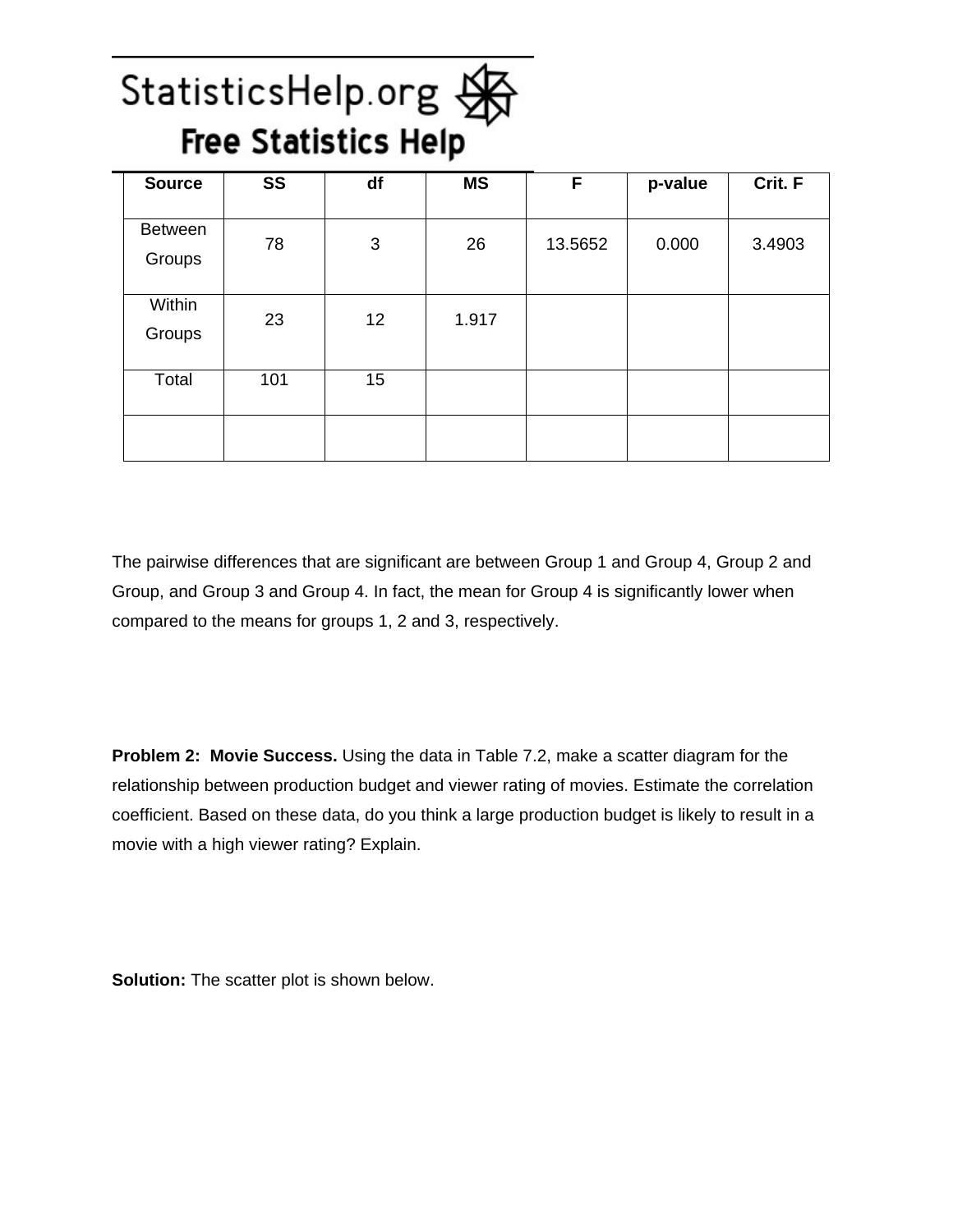### StatisticsHelp.org  $\frac{1}{2}$ **Free Statistics Help**



It seems like there's a mild negative linear relationship between Budget and Rating. The actual correlation coefficient is computed as

#### **Correlations: Budget, Rating**

```
Pearson correlation of Budget and Rating = -0.238
P-Value = 0.456
```
As predicted by the visual trend, the correlation is negative, but since it's very small, the relationship is fairly weak. This means that is not certain that a larger budget will produce a higher rating, as it's not certain that a larger budget will produce a lower rating, but there a inclination to have lower rating with higher budgets.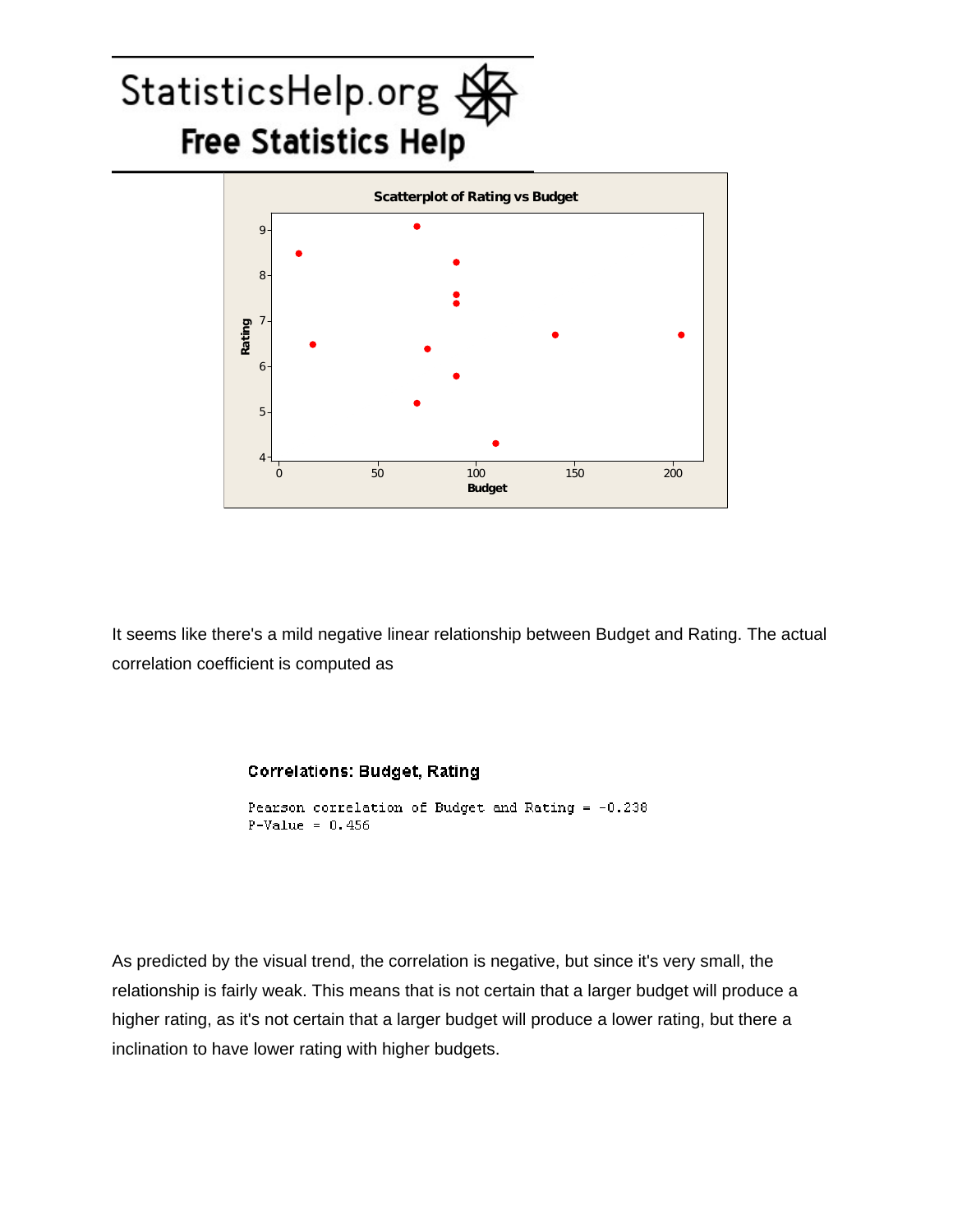**Problem 3:** Which of these models is a better representation of the relationship between students' age and starting salary? Explain your decision.

**Solution:** As mentioned in the previous part, the model obtained once the outlier was eliminated is relatively similar to the model with n=25 cases, as the regression coefficients don't change dramatically. But still this relatively small difference in coefficients makes a relatively large difference in R^2. In fact, for the model with  $n = 25$  we get R2 = 0.334, and for the model with  $n = 25$  we get R2 = 0.447. This makes the second model (with  $n = 24$ ) the preferred one. The preferred model is

Starting Salary $\textdegree$  = -67,941.7485 + 3,635.6857\* Age

#### **Problem 4:**

Compute an imprisonment rate per 1000 population for 2000. Introduce this incarceration rate as an independent variable into the model run in Part B.

Test the hypothesis that the R squared =0.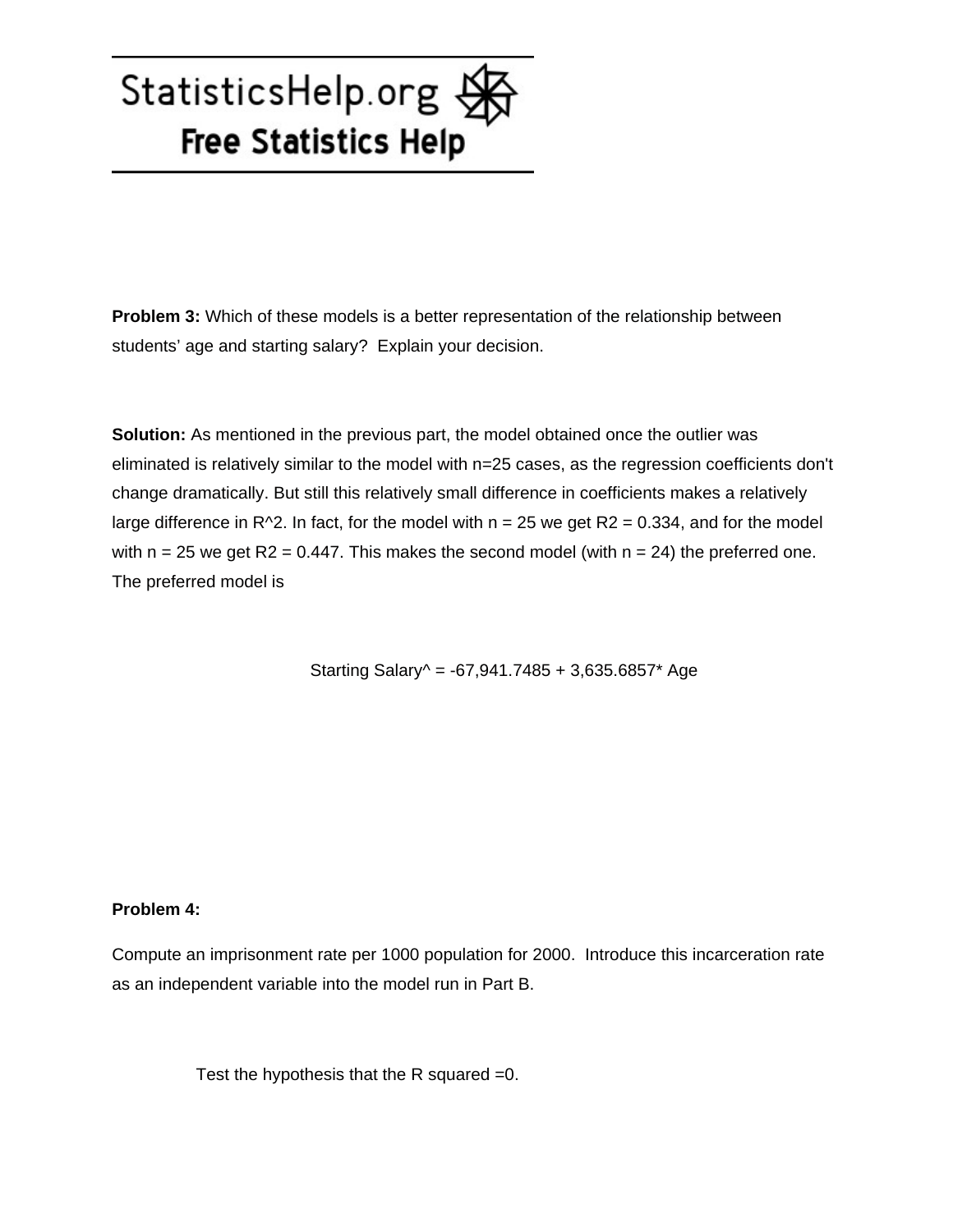Does this model fit the data better than the model in Part B above? Explain.

 Does each of the independent variables have a statistically significant effect on homicide? Explain.

How strong is the effect of each of the independent variables? Explain.

 Which of the independent variables has the stronger effect on the homicide rate? Explain.

**Solution:** The new variable is computed as

ImprPer1000 = Prison20/pop20

(let us recall that pop20 is already given in 1000's).

The following is obtained with Excel:

| <b>Regression Analysis</b> |                      |       |   |    |  |  |
|----------------------------|----------------------|-------|---|----|--|--|
|                            |                      |       |   |    |  |  |
|                            | $R^2$                | 0.499 |   |    |  |  |
|                            | Adjusted $R^2$ 0.466 |       | n | 49 |  |  |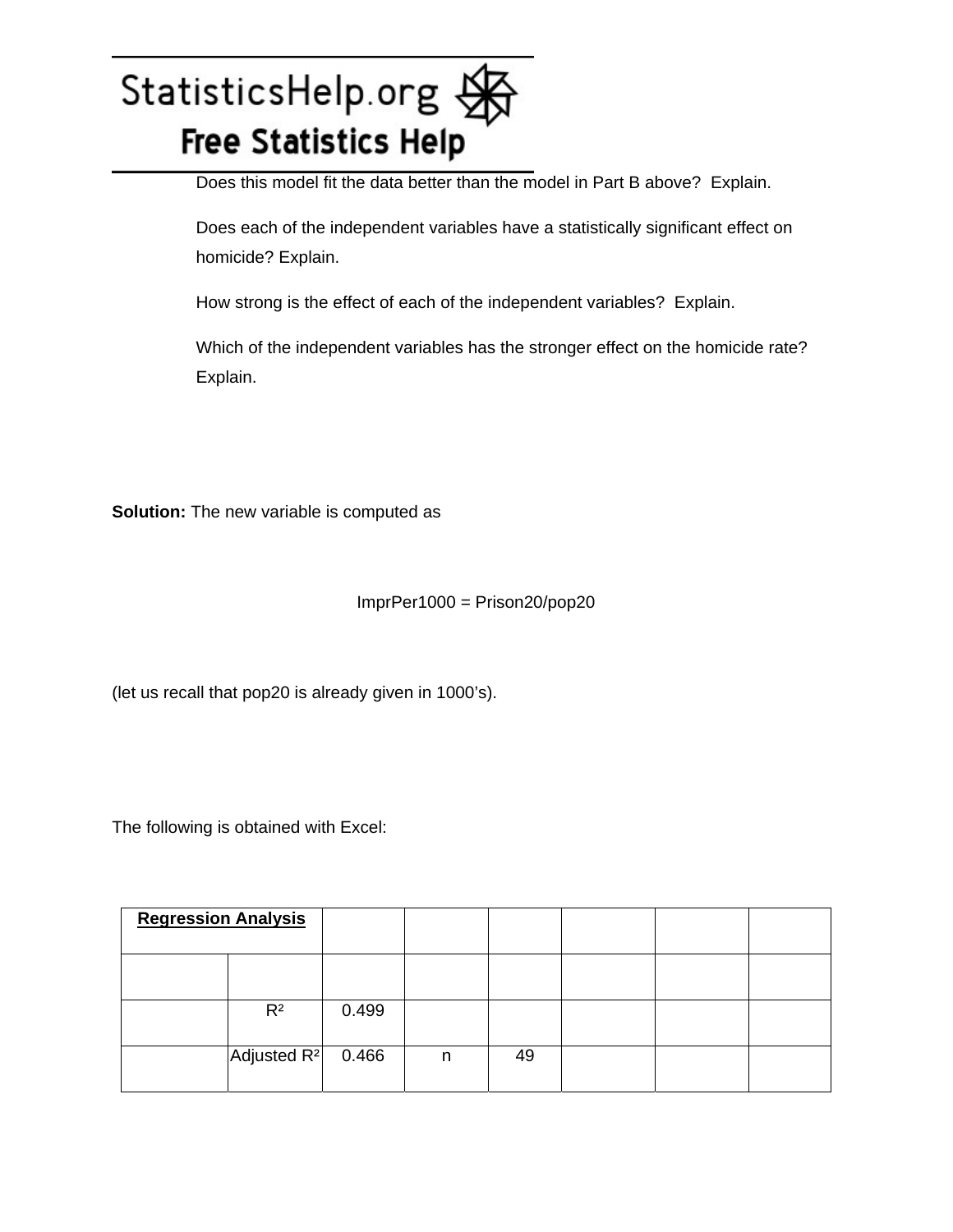|                    | $\mathsf{R}$            | 0.707          | $\mathsf k$       | $\overline{3}$ |            |                     |             |
|--------------------|-------------------------|----------------|-------------------|----------------|------------|---------------------|-------------|
|                    | Std. Error              | 1.639          | Dep. Var. homrt20 |                |            |                     |             |
|                    |                         |                |                   |                |            |                     |             |
| <b>ANOVA</b> table |                         |                |                   |                |            |                     |             |
| Source             | $\overline{\text{SS}}$  | df             | <b>MS</b>         | $\sqrt{F}$     | p-value    |                     |             |
| Regression         | 120.4481                | $\overline{3}$ | 40.1494           | 14.95          | 6.87E-07   |                     |             |
| Residual           | 120.8453                | 45             | 2.6855            |                |            |                     |             |
| Total              | 241.2935                | 48             |                   |                |            |                     |             |
|                    |                         |                |                   |                |            |                     |             |
|                    |                         |                |                   |                |            |                     |             |
| Regression output  |                         |                |                   |                |            | confidence interval |             |
| variables          | coefficients std. error |                | $t$ (df=45)       | p-value        | 95% lower  | 95% upper           | std. coeff. |
| Intercept          | $-1.9451$               | 1.1721         | $-1.660$          | .1040          | $-4.3059$  | 0.4156              | 0.000       |
| ImprPer1000        | 0.2430                  | 0.1707         | 1.423             | .1616          | $-0.1009$  | 0.5869              | 0.175       |
| sglmom80           | 24.3703                 | 5.6975         | 4.277             | .0001          | 12.8949    | 35.8458             | 0.539       |
| unempl20           | 36.9631                 | 27.2997        | 1.354             | .1825          | $-18.0215$ | 91.9476             | 0.150       |

The model is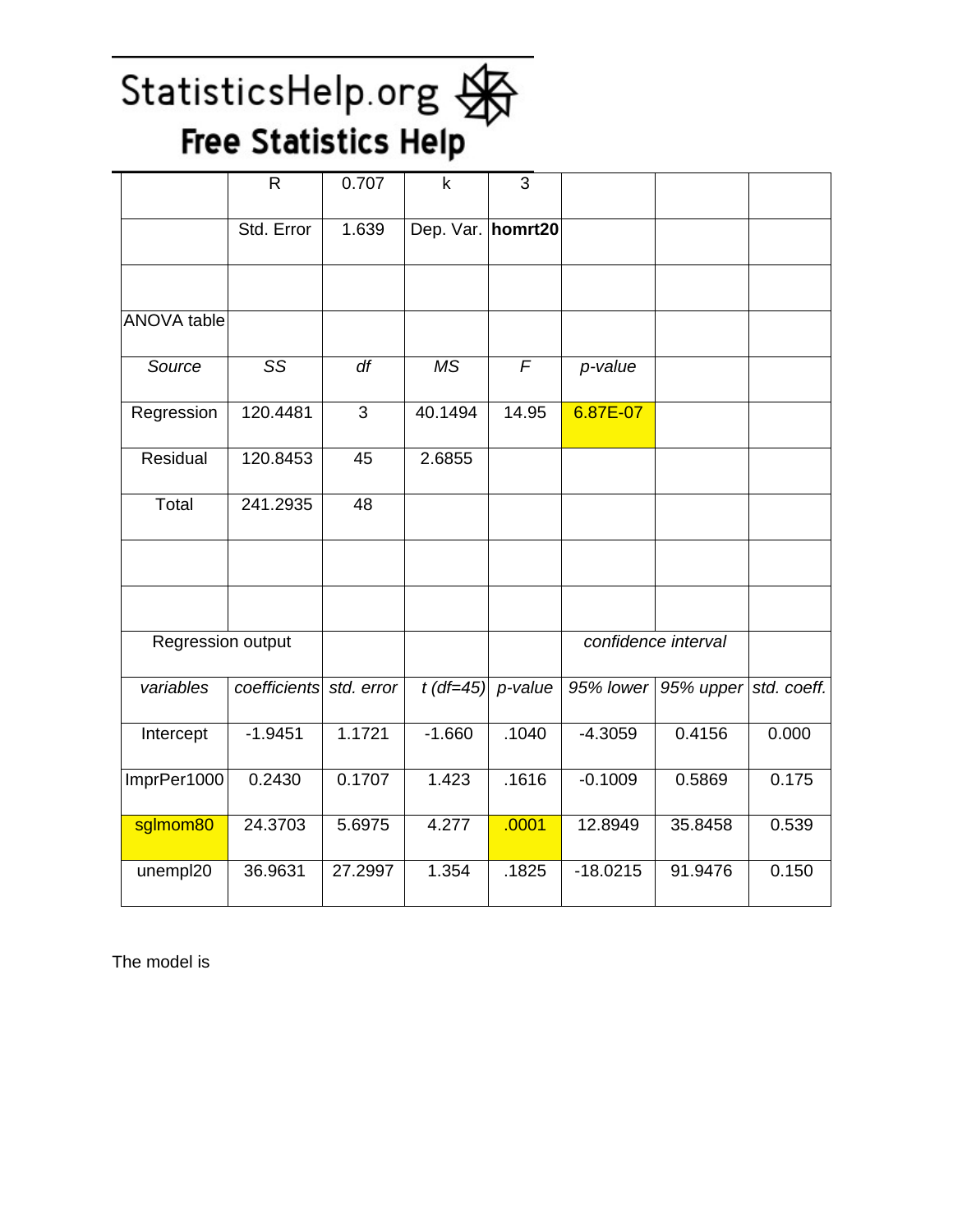Homicide Rate in 2000 = -1.9451 + 0.2430\* ImprPer1000 + 24.3703\* sglmom80 + 36.9631\* unempl20

Notice that the model is significant overall, since  $F(3, 45) = 14.95$ ,  $p = 0.000000687 < 0.05$ , so then  $R^2$  is significantly greater than zero.

This model fits only slightly better than the previous one, since now Adj.  $R^2$  = 0.466, which means that in this case the amount of explained variation in the response variable by this model is 46.6%.

Notice that in this model, the variable *sglmom80* is individually significant, with  $t = 4.277$  and  $p =$ 0.0001 < 0.05, but the variable *uempl20* is not individually significant,  $t = 1.354$ ,  $p = 0.1825$  > *0.05.* The variable ImprPer1000 is not significant either, since  $t = 1.423$ ,  $p = 0.1616 > 0.05$ .

The effect of *ImprPer1000* and *uempl20* is quite moderate since the standardized coefficients associated to them are less than 0.2 (this is, an increase in one standard deviation in either of the variables brings a change of less than 0.2 standard deviations in the response variable). The variable with the strongest effect is *sglmom80*, with a standardized coefficient of 0.539.

**Problem 5:** Using the data below, answer the following questions using a table format.

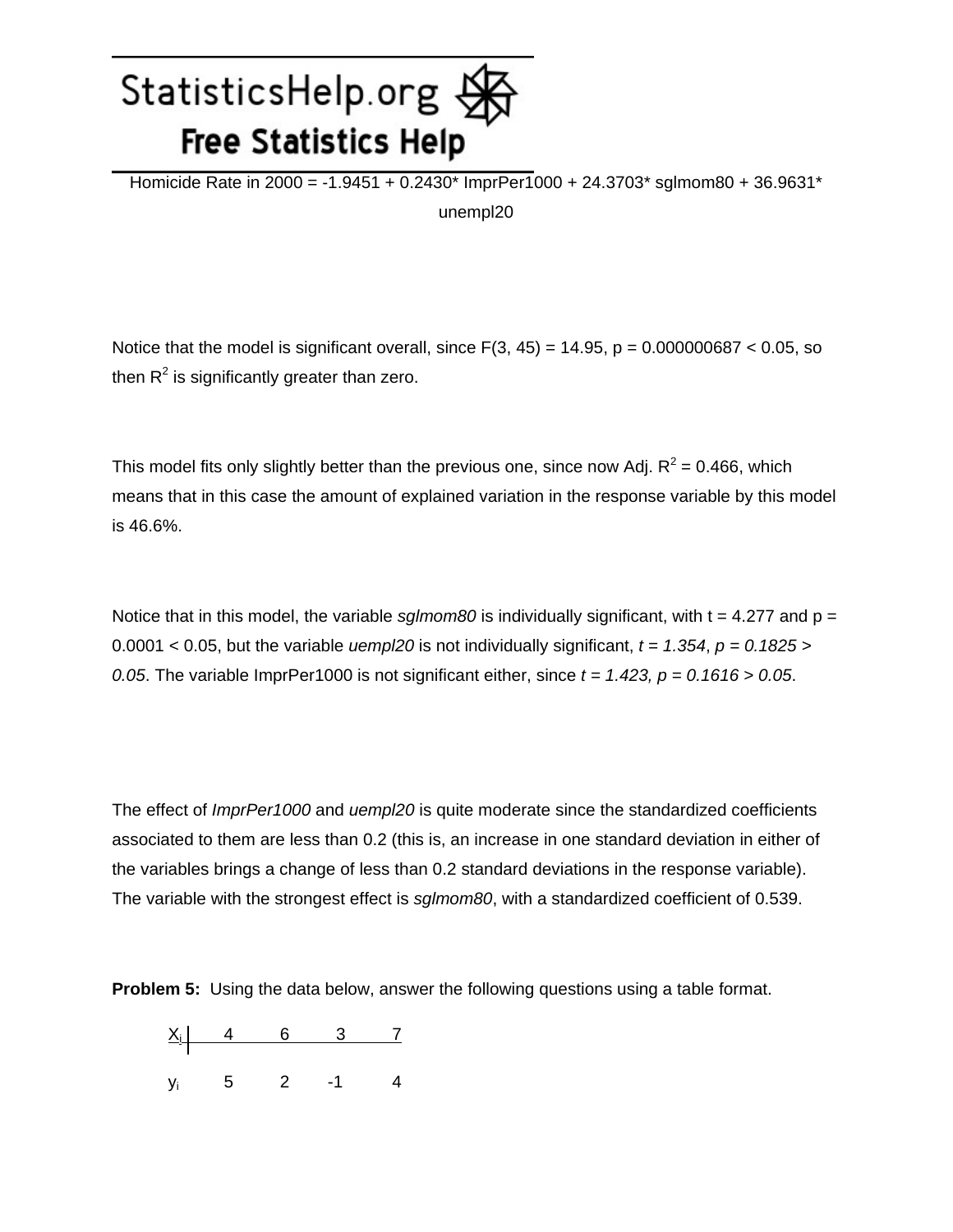

i. Show that 
$$
\sum_{i=1}^{4} (x_i - \overline{x}) = \sum_{i=1}^{4} (y_i - \overline{y}) = 0
$$

#### **Solution:** We have:

|         | $\pmb{\mathsf{X}}$ | Υ              | $X^2$ | $Y^2$ | X*Y  |
|---------|--------------------|----------------|-------|-------|------|
|         | 4                  | 5              | 16    | 25    | 20   |
|         | 6                  | $\overline{2}$ | 36    | 4     | 12   |
|         | 3                  | $-1$           | 9     | 1     | $-3$ |
|         | $\overline{7}$     | $\overline{4}$ | 49    | 16    | 28   |
|         |                    |                |       |       |      |
| $Sum =$ | 20                 | 10             | 110   | 46    | 57   |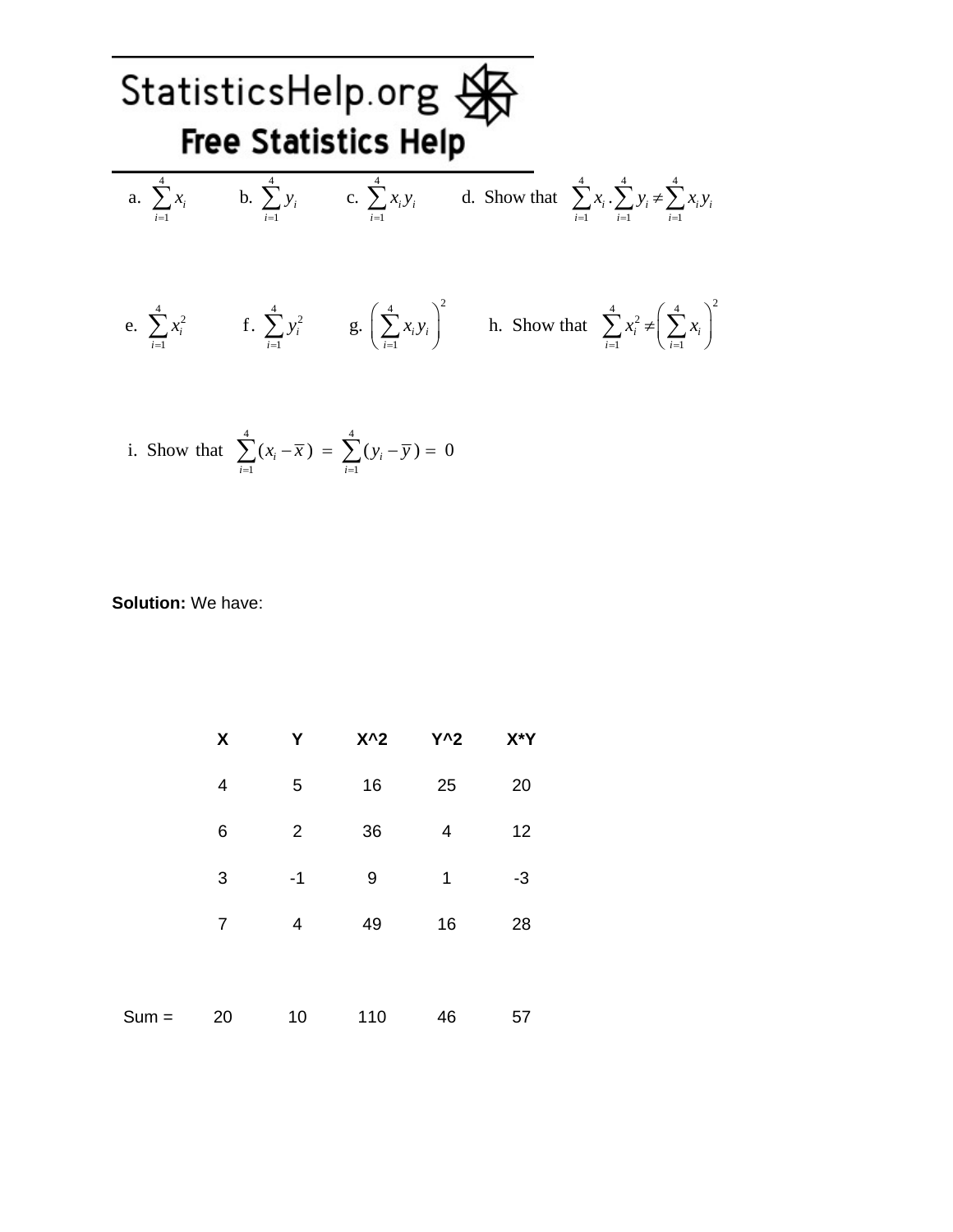(a) 4 1  $\dot{v}_i = 20$ *i x*  $\sum_{i=1} x_i =$ 

(b) 
$$
\sum_{i=1}^{4} y_i = 10
$$

(c) 
$$
\sum_{i=1}^{4} x_i y_i = 57
$$

(d) Notice that 
$$
\sum_{i=1}^{4} x_i y_i = 57
$$
, and  $\left(\sum_{i=1}^{4} x_i\right) \left(\sum_{i=1}^{4} y_i\right) = 20 \times 10 = 200$ , which means that  $\sum_{i=1}^{4} x_i y_i \neq \left(\sum_{i=1}^{4} x_i\right) \left(\sum_{i=1}^{4} y_i\right)$  in this case.

(e) 
$$
\sum_{i=1}^{4} x_i^2 = 110
$$

(f) 
$$
\sum_{i=1}^{4} y_i^2 = 46
$$

(g) 
$$
\left(\sum_{i=1}^{4} x_i y_i\right)^2 = 57^2 = 3249
$$